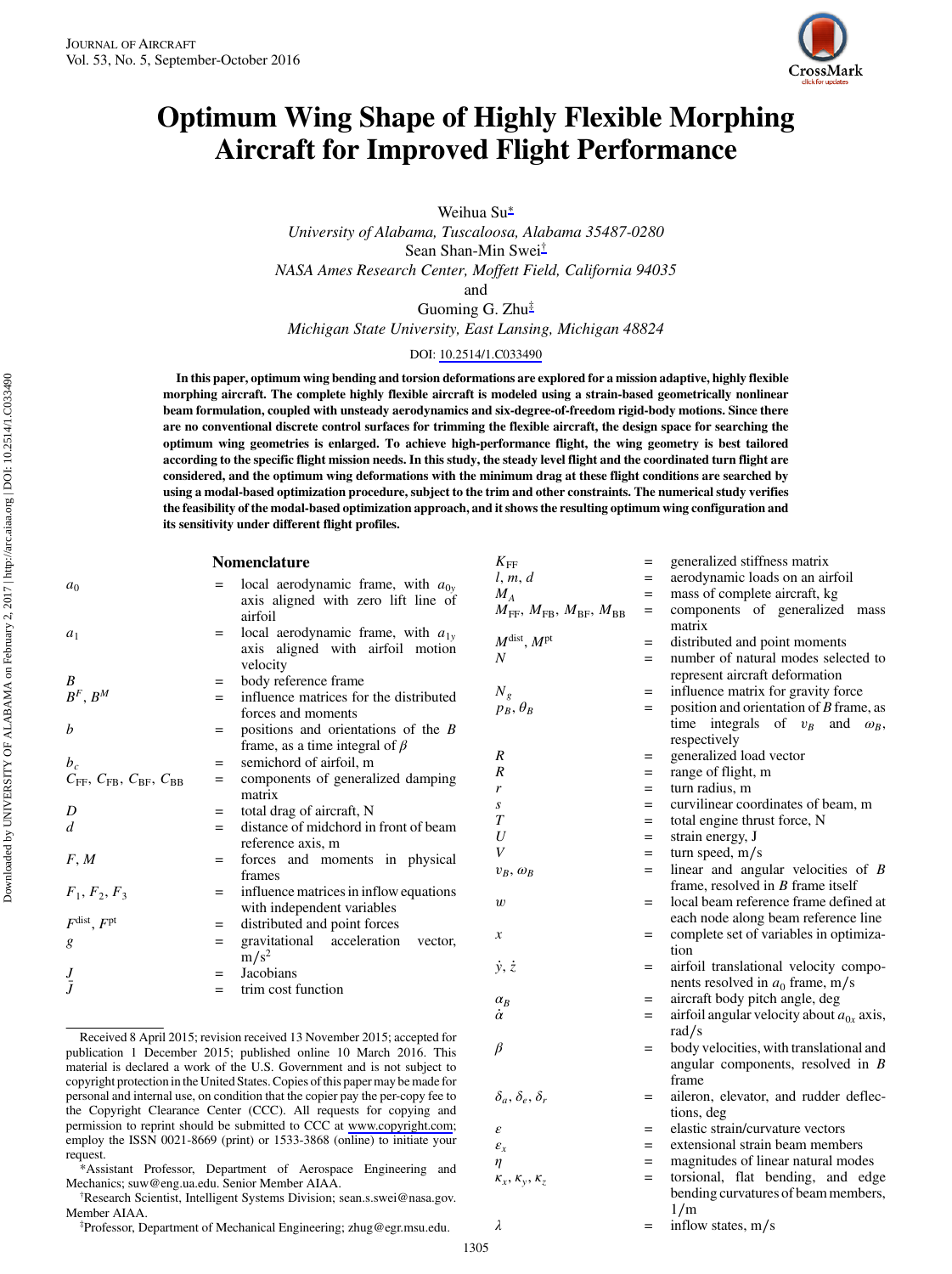$\lambda_0$  = inflow velocities, m/s<br>= air density kg/m<sup>3</sup>  $\rho_{\infty}$  = air density, kg/m<sup>3</sup><br>
= mode shape of stra mode shape of strain modes  $\varphi_B$  = aircraft bank angle, deg Subscripts  $B =$  reference to B frame BB, BF = components of a matrix with respect to body/flexible differential equations of motion  $F =$  reference to flexible degrees of freedom FB, FF = components of a matrix with respect to flexible/body differential equations of motion hb  $= h$  vector with respect to motion of B frame  $h \varepsilon$  = h vector with respect to strain  $\varepsilon$  $mc = midchord$ pb  $=$  nodal position with respect to motion of B frame  $p\varepsilon$  = nodal position with respect to strain  $\varepsilon$ ra  $=$  beam reference axis  $x, y, z$  = components of a reference frame  $\theta b$  = nodal rotation with respect to motion of B frame  $\theta \epsilon$  = nodal rotation with respect to strain  $\epsilon$ 

## I. Introduction

T HE improvement of aircraft operation efficiency needs to be considered over the whole flight plan instead of a single point in the flight envelope, since the flight missions and conditions might vary during the flight. Therefore, it is natural to employ morphing wing designs so that the aircraft can be made adaptive to different flight missions and conditions. At the advent of recent development in advanced composites as well as sensor and actuator technologies, in-flight adaptive wing/aircraft morphing is now becoming a tangible goal. With the morphing technologies, aircraft performances (e.g., range, endurance, maneuverability, gust rejection, etc.) can be passively or actively tailored to different flight conditions while maintaining the flight stability. As an example, in [[1,2\]](#page-10-0), the roll performance of a highly flexible aircraft was tailored by using the piezoelectric actuations (e.g., microfiber composites) embedded in the skin for wing warping (bending and torsion) control. Traditionally, discrete control surfaces were used to redistribute the aerodynamic loads along the wingspan during the flight so as to tailor the aircraft performance. However, the deflection of discrete surfaces, although providing the desired lift control, may increase the aerodynamic drag. To address this issue, different techniques have been applied to explore more efficient approaches to control the wing loading, improve the aircraft performance, and reduce the drag. An effective alternative has been to introduce conformal wing/airfoil shape changes for the aerodynamic load control. FlexSys, Inc., with the support from the U.S. Air Force Research Laboratory, developed a compliant trailing-edge concept in their Mission Adaptive Compliant Wing project [[3](#page-10-0)]. With a piezoelectric actuator driving the compliant morphing mechanism, it was shown in [\[4\]](#page-10-0) that the continuous wing trailing edge was able to deflect about  $\pm 10$  deg. In [\[5\]](#page-10-0), a cantilever wing platform was designed and experimentally tested for the camber changes with active piezoelectric actuations. In a rotorcraft application, the optimal airfoil design was studied for the control of airfoil camber [\[6\]](#page-10-0). Recently, in an effort to achieve a lowdrag high-lift configuration, a flexible transport aircraft wing design using variable-camber continuous trailing-edge flaps to vary the wing camber was being studied at NASA Ames Research Center. The studies showed that a highly flexible wing, if elastically shaped in flight by active control of the wing twist and bending, may improve aerodynamic efficiency through drag reduction during cruise and enhanced lift performance during takeoff and landing [[7](#page-10-0)]. Nguyen and Ting identified the flutter characteristics of the wing using a linear beam formulation and vortex lattice aerodynamics [[8](#page-10-0)]. Their study also indicated the reduction of the flutter boundary of the wing with increased structural flexibility.

In general, the airborne intelligence, surveillance, and reconnaissance missions [[9](#page-10-0)] or civilian atmospheric research [[10\]](#page-10-0) require vehicle platforms with high-aspect-ratio wings, resulting in highly flexible aircraft. This is because the high-altitude longendurance flights of these aircraft demand greater aerodynamic performance. The improvement of the flight performance of the aircraft may be achieved through the high-aspect-ratio wings, as well as the lightweight, highly flexible structures. The high flexibility associated with the wing structures brings some special requirements to the formulation applied to the analysis. From the previous investigations [\[11](#page-10-0)], the slender wings of highly flexible aircraft may undergo large deformations under normal operating loads, exhibiting geometrically nonlinear behaviors. The structural dynamic and aeroelastic characteristics of the aircraft may change significantly due to the large deflections of their flexible wings. In addition, highly flexible aircraft usually see coupling between the low-frequency elastic modes of their slender wings and the rigid-body motions of the complete aircraft [\[11](#page-10-0)–[15\]](#page-11-0). Therefore, the coupled effects between the large deflection due to the wing flexibility and the aeroelastic/flight dynamic characteristics of the complete aircraft must be properly accounted for in a nonlinear aeroelastic solution.

In addition to the aerodynamic platform, the lightweight structure technology is also a critical enabling path in developing highperformance aircraft. The trend in aircraft industries has been to increase the usage of composite materials in overall aircraft structure to save mass and reduce fuel burn. For example, the structure of the Boeing 787 Dreamliner consists of 80% composites by volume [[16\]](#page-11-0) and 50% composites by weight [[17,18](#page-11-0)]. More recently, a novel aerostructure concept was under development by using lattice-based composite materials and discrete construction techniques to realize high stiffness-to-density ratio structures, enabling distributed actuation for wing shape control [[19\]](#page-11-0) and offering great adaptability for varying flight missions and conditions.

Various studies have been carried out to look for the optimum aircraft platform under different flight profiles, and some relevant works are summarized here. Efforts have been made to optimize the flight trajectoryin orderto achieve minimum fuel consumption for commercial jets [\[20](#page-11-0)]. With the development of new structural technologies, adaptive structures were used for performance optimization and control of flexible wings [\[21\]](#page-11-0). The aerodynamic shapes of different wing platforms were optimized for drag reduction using the gradient-based approach and adjoint method for sensitivity calculation [\[22,23](#page-11-0)]. The optimizer attained in these works was built on a Reynolds-averaged Navier–Stokes computational fluid dynamics solver. In addition, the topology of a threedimensional (3-D) wing [[24](#page-11-0)] was optimized for minimum total compliance of the wingbox, where the trim condition was considered by the changeable wing root angle of attack. A concurrent shape and topology optimization [[25](#page-11-0)] of a flexible wing structure was also performed using the gradient-based optimization, achieving higher drag reduction as compared to using the sequential optimization approaches.

After all, the large wing deformation capability of highly flexible aircraft may be proactively used to improve their performance. The active aeroelastic tailoring techniques would allow aircraft designers to take advantage of the wing flexibility to create the desired wing load distribution according to the mission requirement, so as to improve overall aircraft operating efficiency and performance, without using the traditional discrete control surfaces. In doing so, one needs to understand the optimum wing bending, torsion, and camber deformations at various flight profiles. More important, the optimum wing deformations will need to be integrated with onboard flight control systems to ensure the desired wing shape is maintained at the designated flight condition.

The objective of this paper is to explore the optimum wing bending and torsion deformations (camber is not considered in the current study) of a highly flexible aircraft in seeking the most efficient flight configuration at any given flight scenario. Without modeling the builtup wing structures, a homogenized set of aircraft properties will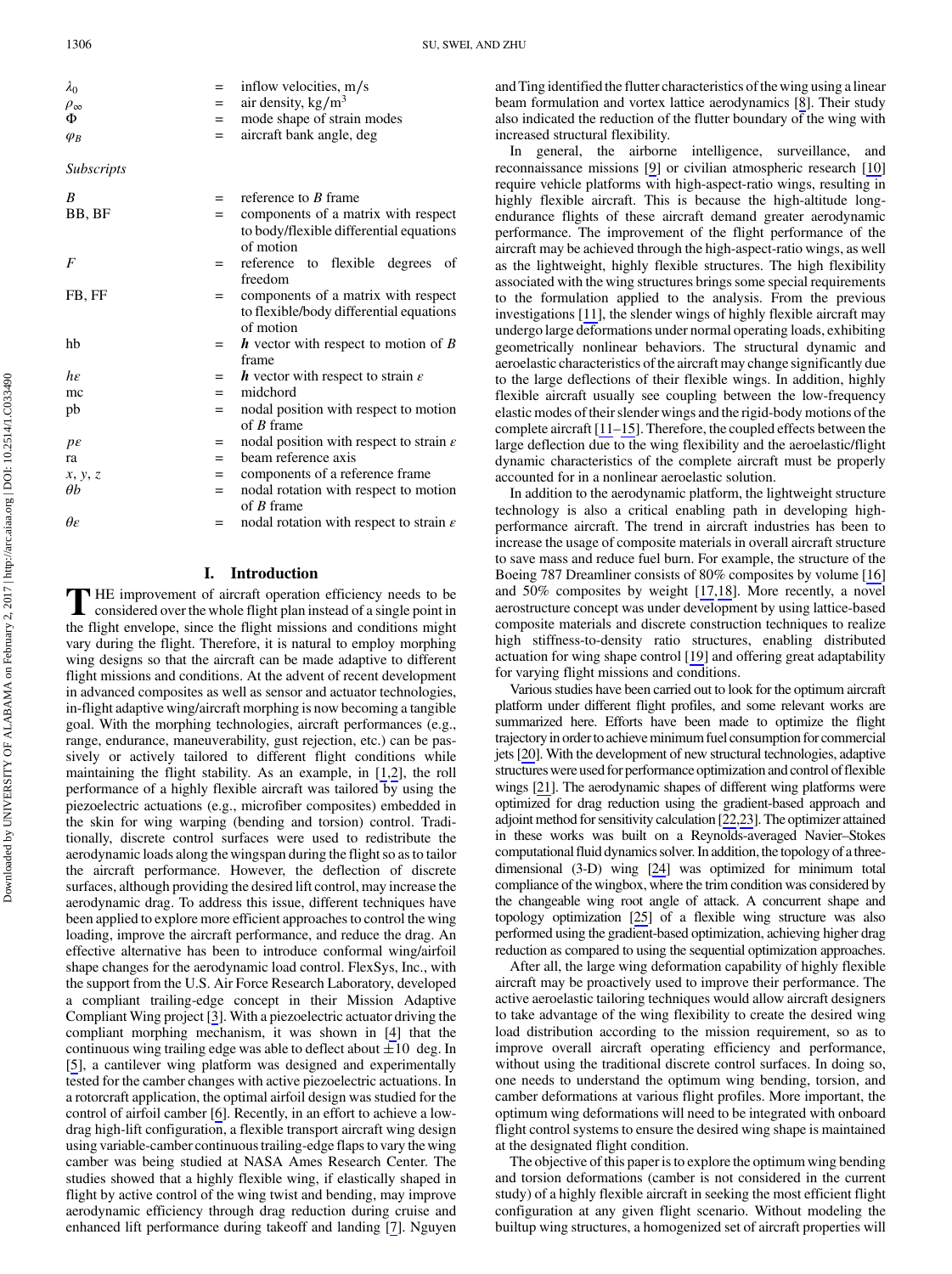<span id="page-2-0"></span>be used as inputs to a strain-based nonlinear aeroelastic formulation for the complete aircraft modeling. This formulation has been successfully used to design and analyze different highly flexible aircraft configurations [[14,](#page-10-0)[15,26](#page-11-0)]. To find the optimum wing shape among the complex space of the wing deformations, a modal-based optimization scheme will be developed, which satisfies the required trimming condition of the aircraft. In this paper, the induced drag at steady flight conditions is chosen to be the performance metric for optimization analyses. Future studies will include dynamic performance parameters (e.g., flutter instability boundary, roll maneuverability, etc.).

## II. Theoretical Formulation

Solutions of the coupled aeroelasticity and flight dynamics using the strain-based geometrically nonlinear beam formulation have been discussed by Su and Cesnik [\[14](#page-10-0)[,15](#page-11-0),[27\]](#page-11-0). An introduction of the strainbased aeroelastic equations is presented here, followed by the modalbased optimization formulation for searching the optimum wing geometries under different flight conditions.

#### A. System Frames

As shown in Fig. 1a, a fixed global (inertial) frame G is defined. A body frame  $B(t)$  is then built in the global frame to describe the vehicle position and orientation, with  $B_x(t)$  pointing to the right wing,  $B_y(t)$  pointing forward, and  $B_z(t)$  being the cross product of  $B<sub>x</sub>(t)$  and  $B<sub>y</sub>(t)$ . The position and orientation b, as well as the time derivatives  $b$  and  $b$  of the  $B$  frame, can be defined as

$$
b = \begin{Bmatrix} p_B \\ \theta_B \end{Bmatrix} \qquad \dot{b} = \beta = \begin{Bmatrix} \dot{p}_B \\ \dot{\theta}_B \end{Bmatrix} = \begin{Bmatrix} v_B \\ \omega_B \end{Bmatrix}
$$

$$
\ddot{b} = \dot{\beta} = \begin{Bmatrix} \ddot{p}_B \\ \ddot{\theta}_B \end{Bmatrix} = \begin{Bmatrix} \dot{v}_B \\ \dot{\omega}_B \end{Bmatrix}
$$
(1)

where  $p_B$  and  $\theta_B$  are body position and orientation, which are both resolved in the body frame  $B$ . Note that the origin of the body frame is arbitrary in the vehicle, and it does not have to be the location of the vehicle's center of gravity.

By taking advantage of their geometry, the wing members of highly flexible aircraft are modeled as beams. Within the body frame, a local beam frame  $w$  is built at each node along the beam reference line (Fig. 1b), which is used to define the nodal position and orientation of the flexible members. Vectors  $w_x(s, t)$ ,  $w_y(s, t)$ , and  $w_z(s, t)$  are bases of the beam frame, for which the directions are pointing along the beam reference line, toward the leading edge (front), and normal to the wing surface, respectively, resolved in the body frame. The curvilinear beam coordinate  $s$  provides the nodal location within the body frame.

#### B. Elements with Constant Strains

In [[28\]](#page-11-0), a nonlinear beam element was introduced to model the elastic deformation of slender beams. Strain degrees (curvatures) of the beam reference line are considered as independent variables in the solution. The strain-based formulation allows simple shape functions for the element. Constant-value functions are used here. Thus, the strain vector of an element is denoted as

$$
\varepsilon_e^T = \{ \varepsilon_x \quad \kappa_x \quad \kappa_y \quad \kappa_z \}
$$
 (2)

where  $\varepsilon_x$  is the extensional strain; and  $\kappa_x$ ,  $\kappa_y$ , and  $\kappa_z$  are the twist of the beam reference line, the bending about the local  $w<sub>v</sub>$  axis, and the bending about the local  $w_z$  axis, respectively. The total strain vector of the complete aircraft is obtained by assembling the global strain vector:

$$
\varepsilon^T = \{ \varepsilon_{e1}^T \quad \varepsilon_{e2}^T \quad \varepsilon_{e3}^T \quad \dots \}
$$
 (3)

where  $\varepsilon_{ei}$  denotes the strain of the *i*th element. Transverse shear strains are not explicitly included in this equation. However, shear strain effects are included in the constitutive relation [[29\]](#page-11-0). Complex geometrically nonlinear deformations can be represented by such a constant strain distribution over each element.

#### C. Equations of Motion

The equations of motion of the system are derived by following the principle of virtual work extended to dynamic systems (equivalent to Hamilton's principle). The total virtual work done on a beam is found by integrating the products of all internal and external forces and the corresponding virtual displacements over the volume, which is given as

$$
\delta W = \int_{V} \delta u^{T}(x, y, z) f(x, y, z) \, dV \tag{4}
$$

where f represents general forces acting on a differential volume. This may include internal elastic forces, inertial forces, gravity forces, external distributed forces and moments, external point forces and moments, etc. The corresponding virtual displacement is  $\delta u$ . Following the same process described in [\[14](#page-10-0)], the elastic equations of motion are eventually derived as



**a) Global and body frames defining the rigid-body motion of aircraft**

**b) Flexible lifting-surface frames within body frame**

Fig. 1 Basic beam reference frames.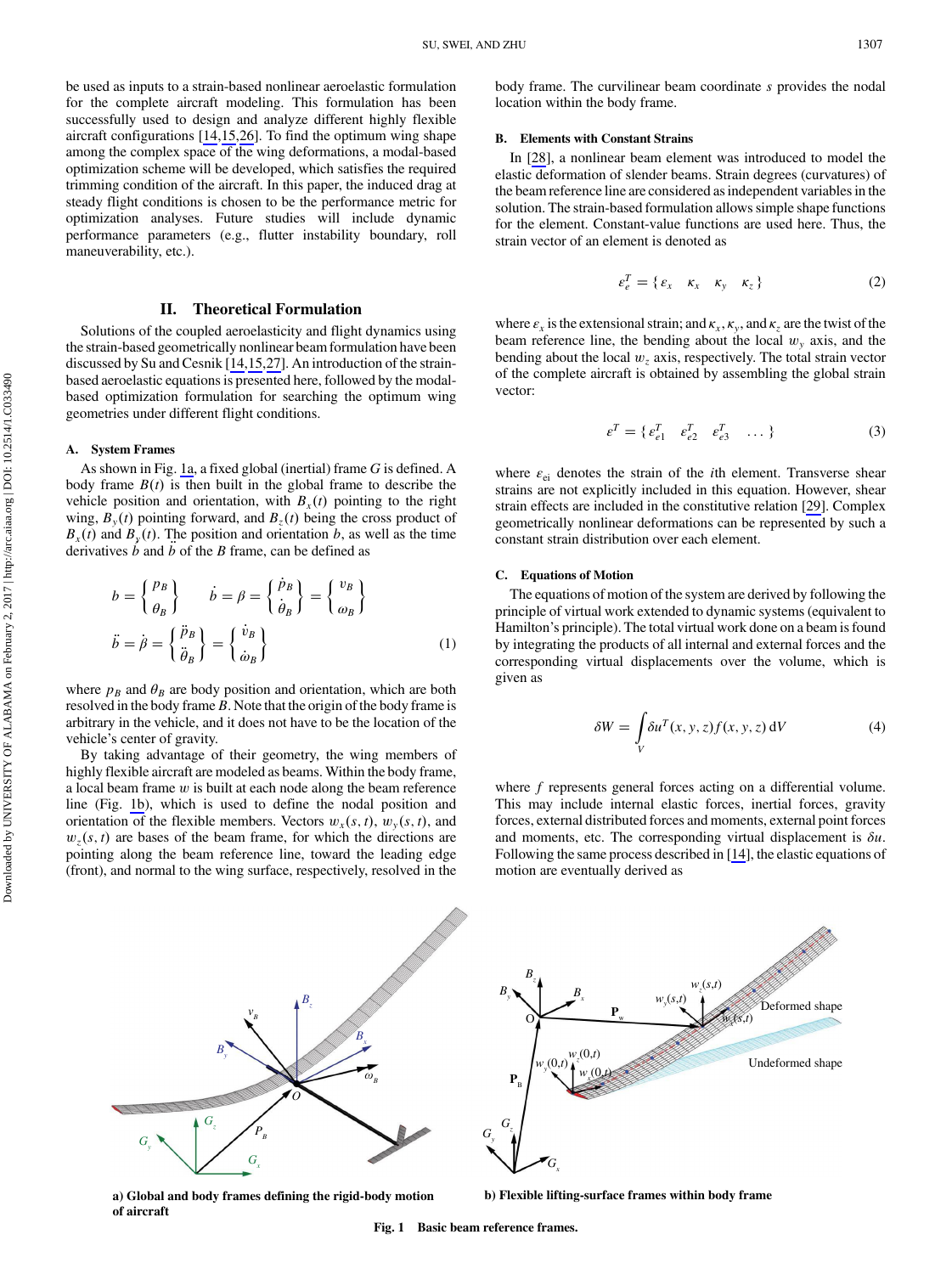$$
\begin{bmatrix} M_{\text{FF}} & M_{\text{FB}} \\ M_{\text{BF}} & M_{\text{BB}} \end{bmatrix} \begin{Bmatrix} \ddot{\hat{e}} \\ \dot{\beta} \end{Bmatrix} + \begin{bmatrix} C_{\text{FF}} & C_{\text{FB}} \\ C_{\text{BF}} & C_{\text{BB}} \end{bmatrix} \begin{Bmatrix} \dot{e} \\ \beta \end{Bmatrix} + \begin{bmatrix} K_{\text{FF}} & 0 \\ 0 & 0 \end{bmatrix} \begin{Bmatrix} \epsilon \\ b \end{Bmatrix} = \begin{Bmatrix} R_F \\ R_B \end{Bmatrix} \tag{5}
$$

where the components of the generalized inertia, damping, and stiffness matrices are found in [[14](#page-10-0)[,15](#page-11-0)]. The generalized force vector is

$$
\begin{aligned}\n\begin{Bmatrix}\nR_F \\
R_B\n\end{Bmatrix} &= \begin{Bmatrix}\nK_{\text{FF}}e^0 \\
0\n\end{Bmatrix} + \begin{bmatrix}\nJ_{he}^T \\
J_{\text{hb}}^T\n\end{bmatrix} N_g g + \begin{bmatrix}\nJ_{pe}^T \\
J_{\text{pb}}^T\n\end{bmatrix} B^F F^{\text{dist}} \\
&+ \begin{bmatrix}\nJ_{ae}^T \\
J_{\theta b}^T\n\end{bmatrix} B^M M^{\text{dist}} + \begin{bmatrix}\nJ_{pe}^T \\
J_{\text{pb}}^T\n\end{bmatrix} F^{\text{pt}} + \begin{bmatrix}\nJ_{be}^T \\
J_{\theta b}^T\n\end{bmatrix} M^{\text{pt}} \n\end{aligned} (6)
$$

where  $N_g$ ,  $B^F$ , and  $B^M$  are the influence matrices for the gravity force, distributed forces, and distributed moments, respectively, which come from the numerical integration of virtual work done by external loads along the wingspan (see [[14\]](#page-10-0)). The generalized force vector involves the effects from initial strains  $\varepsilon^0$ , gravitational fields g, distributed forces  $F^{\text{dist}}$ , distributed moments  $\tilde{M}^{\text{dist}}$ , point forces  $F^{\text{pt}}$ , and point moments  $M<sup>pt</sup>$ . The aerodynamic forces and moments are considered as distributed loads. The thrust force is considered as a point follower force. All the Jacobians  $[J_{he}, J_{pe}, J_{\theta e}, J_{hb}, J_{pb}$ , and  $J_{\theta b}$ in Eq. (6)] can be obtained from the nonlinear strain-position kinematical relationship discussed in [\[13](#page-10-0)[,28](#page-11-0)], which links the dependent variables (nodal positions and orientations) to the independent variables (element strain and rigid-body motion). It should be noted that both the elastic member deformations and rigidbody motions are included when deriving the internal and external virtual work in [[14\]](#page-10-0). Therefore, the elastic  $\varepsilon$  and rigid-body  $\beta$  degrees of freedom are naturally coupled. This coupling is also highlighted in Eq. [\(5\)](#page-2-0), where the elastic deformations and the rigid-body motions are solved from the same set of equations.

#### D. Unsteady Aerodynamics

The distributed loads  $F^{\text{dist}}$  and  $M^{\text{dist}}$  in Eq. (6) are divided into aerodynamic loads and user-supplied loads. The unsteady aerodynamic loads used in the current study are based on the two-dimensional (2-D) finite-state inflow theory provided in [\[30\]](#page-11-0). The theory calculates aerodynamic loads on a thin airfoil section undergoing large motions in an incompressible inviscid subsonic flow. The lift, moment, and drag of a thin 2-D airfoil section about its midchord are given by

$$
l_{\text{mc}} = \pi \rho_{\infty} b_c^2 (-\ddot{z} + \dot{y}\dot{\alpha} - d\ddot{\alpha}) + 2\pi \rho_{\infty} b_c \dot{y}^2 \left[ -\frac{\dot{z}}{\dot{y}} + \left(\frac{1}{2}b_c - d\right) \frac{\dot{\alpha}}{\dot{y}} - \frac{\lambda_0}{\dot{y}} \right]
$$
  
\n
$$
m_{\text{mc}} = \pi \rho_{\infty} b_c^2 \left( -\frac{1}{8} b_c^2 \ddot{\alpha} - \dot{y}\dot{z} - d\dot{y}\dot{\alpha} - \dot{y}\lambda_0 \right)
$$
  
\n
$$
d_{\text{mc}} = -2\pi \rho_{\infty} b_c (\dot{z}^2 + d^2 \dot{\alpha}^2 + \lambda_0^2 + 2d\dot{z}\dot{\alpha} + 2\dot{z}\lambda_0 + 2d\dot{\alpha}\lambda_0)
$$
(7)

where  $b_c$  is the semichord, and d is the distance of the midchord in front of the reference axis. The quantity  $-\dot{z}/\dot{y}$  is the angle of attack that consists of the contribution from both the pitching angle and the unsteady plunging motion of the airfoil. The different velocity components are shown in Fig. 2. It can be seen from Eq. (7) that only the induced drag is considered in the current study.

The inflow parameter  $\lambda_0$  accounts for induced flow due to free vorticity, which is the summation of the inflow states  $\lambda$  as described in [\[30](#page-11-0)] and given by

$$
\dot{\lambda} = F_1 \left\{ \begin{aligned} \ddot{\tilde{e}} \\ \dot{\tilde{\beta}} \end{aligned} \right\} + F_2 \left\{ \begin{aligned} \dot{\tilde{e}} \\ \beta \end{aligned} \right\} + F_3 \lambda \n= [F_{1F} \quad F_{1B}] \left\{ \begin{aligned} \ddot{\tilde{e}} \\ \dot{\beta} \end{aligned} \right\} + [F_{2F} \quad F_{2B}] \left\{ \begin{aligned} \dot{\tilde{e}} \\ \beta \end{aligned} \right\} + F_3 \lambda
$$
\n(8)

The aerodynamic loads about the midchord (as defined previously) will be transferred to the wing elastic axis and rotated into the body



Fig. 2 Airfoil coordinate systems and velocity components.

frame for the solution of the equations of motion. To transfer the loads, one may use

$$
l_{\rm ra} = l_{\rm mc} \qquad m_{\rm ra} = m_{\rm mc} + d l_{\rm mc} \qquad d_{\rm ra} = d_{\rm mc} \qquad (9)
$$

Furthermore, the aerodynamic loads are transformed as

$$
F^{\text{aero}} = C^{\text{Ba}_1} \begin{Bmatrix} 0 \\ d_{\text{ra}} \\ l_{\text{ra}} \end{Bmatrix} \qquad M^{\text{aero}} = C^{\text{Ba}_1} \begin{Bmatrix} m_{\text{ra}} \\ 0 \\ 0 \end{Bmatrix} \qquad (10)
$$

where  $C^{Ba_1}$  is the transformation matrix from the local aerodynamic frame to the body frame. This matrix is determined by using the instantaneous nodal orientations and has to be updated from the kinematics at each solution step and substep.

The optimization solutions will search for the optimum wing geometry based on the steady flight performances. So, the unsteady effects of the aerodynamic loads are not important at this stage. However, the unsteady effects should be included when the stability is considered in the optimization. In addition, the continuous timedomain simulations and the flight control development for the mission adaptive flights should also consider the unsteady effects.

#### E. Modal Representation of Aircraft Deformation

The strain field along the beam coordinate s is approximated by the combination of linear normal modes

$$
\varepsilon(s,t) = \sum_{i=1}^{\infty} \Phi_i(s)\eta_i(t) \tag{11}
$$

where  $\Phi_i$  are the linear normal strain modes of the aircraft, and  $\eta_i$  are the corresponding magnitudes of the modes. To obtain the normal modes in strain, one may use the strain-based finite element equation [Eq. [\(5\)](#page-2-0)] and perform an eigenvalue analysis with the stiffness and inertia matrices. As the stiffness matrix in Eq. [\(5\)](#page-2-0) is singular, one can find six zero eigenvalues, which correspond to the free–free rigidbody modes. The remaining eigenvalues correspond to the coupled elastic and rigid-body modes. For the eigenvectors of these coupled modes, they generally take the following form:

$$
\Phi_C = \begin{Bmatrix} \Phi_F \\ \Phi_B \end{Bmatrix} \tag{12}
$$

where  $\Phi_F$  and  $\Phi_B$  denote the elastic and rigid-body components of the modes, respectively. Since the modal approximation in Eq. (11) only requires the elastic deformation, the rigid-body component of these modes are removed, i.e.,

$$
\Phi = \Phi_F \tag{13}
$$

One more note about the normal modes is that they are not necessarily obtained about the undeformed shape. One can find normal modes about a geometrically nonlinear deformation. In doing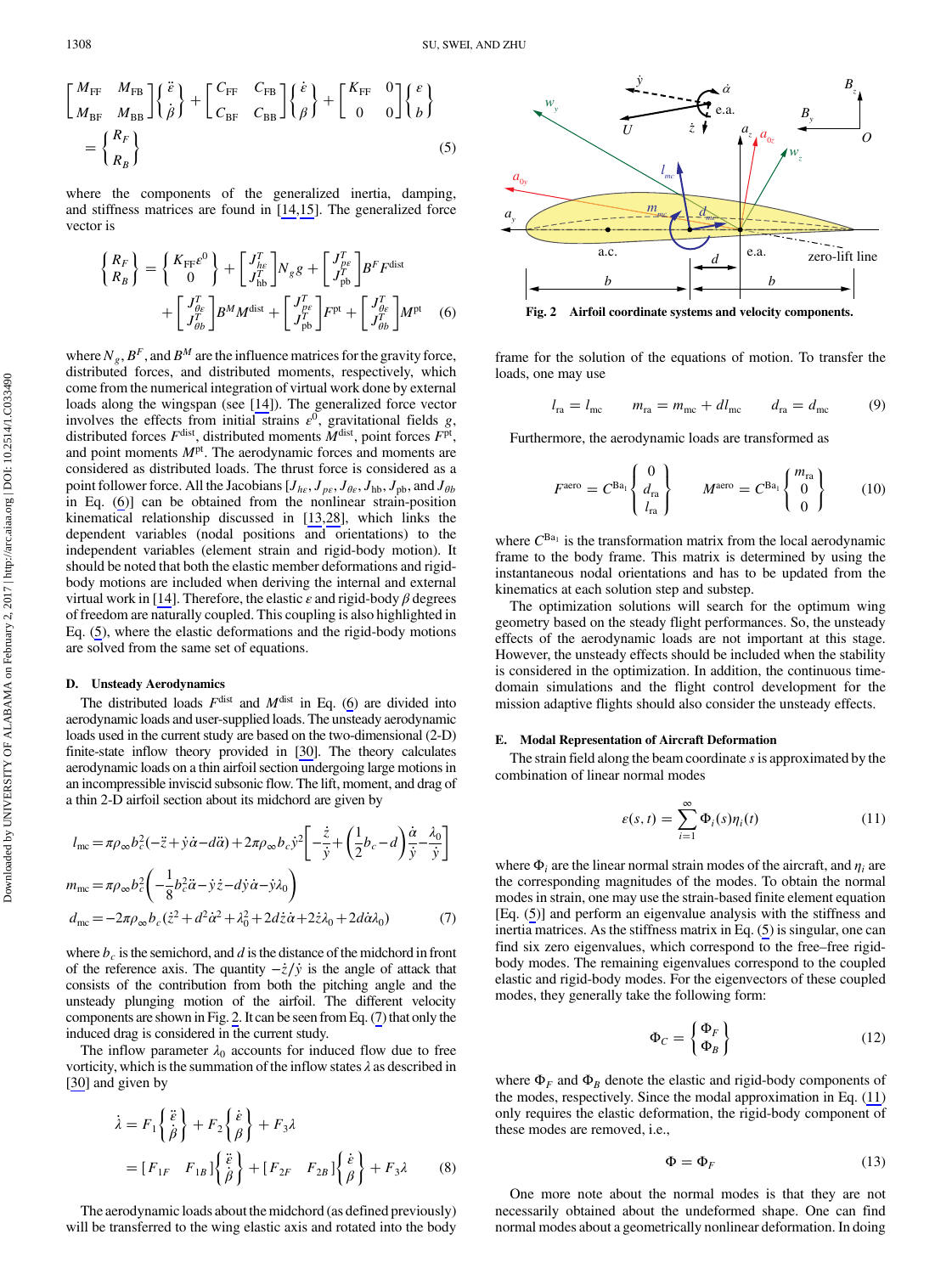<span id="page-4-0"></span>so, the nonlinear system equations should be linearized about the deformation.

#### F. Trimming of Aircraft

A trim solution can be performed for both traditional aircraft with discrete control surfaces and the deformable configuration without discrete surfaces. In this study, the aircraft is trimmed at either 1g steady level flight or a steady coordinated turn. A scalar function can be defined for these two flight conditions:

$$
\bar{J} = f^T(x) \cdot f(x) \tag{14}
$$

where, for steady level flights,

$$
f(x) = \begin{cases} \sum (F_y^a + F_y^g + F_y' + F_y'') \\ \sum (F_z^a + F_z^g + F_z' + F_z'') \\ \sum (M_x^a + M_x^g + M_x' + M_x'') \end{cases}
$$
 (15)

which includes the contributions from the aerodynamic loads on the main lifting surfaces  $a$ , gravity  $g$ , thrust  $t$ , and additional loads from control input  $u$  in the longitudinal direction. For steady coordinated turns, the following function  $f$  is used:

$$
f(x) = \begin{cases} \frac{\sum (F_x^a + F_x^g + F_x^t + F_x^i + F_y^u)}{\sum (F_y^a + F_y^g + F_y^t + F_y^i + F_y^u)} \\ \frac{\sum (F_x^a + F_z^g + F_z^t + F_z^i + F_z^u)}{\sum (M_x^a + M_x^g + M_x^t + M_x^i + M_y^u)} \\ \frac{\sum (M_y^a + M_y^g + M_y^u + M_y^i + M_y^u)}{\sum (M_x^a + M_z^g + M_z^i + M_z^i + M_z^u)} \end{cases}
$$
(16)

where the only nonzero inertial term (with the superscript  $i$ ) is the centrifugal force pointing to the center of the turn path, which is given by

$$
F_x^i = M_A \frac{V^2}{R} \tag{17}
$$

where  $M_A$  is the total mass of the aircraft, V is the turn speed, and R is the radius of the turn path. For traditional aircraft with discrete control surfaces, the trim result for a steady level flight is found by minimizing the cost function  $\bar{J}$  of Eq. (14) over the solution space using the body angle of attack  $\alpha_B$ , the elevator deflection  $\delta_e$ , and the thrust T. A Newton–Raphson scheme is used to find the local minimum of  $\bar{J}$ , i.e.,

$$
\Delta x_k = -\left(\frac{\partial f}{\partial x}\right)_k^{-1} f_k \tag{18}
$$

where

$$
x_k^T = \{ \alpha_B \quad \delta_e \quad T \}_k \tag{19}
$$

The search variable is updated according to

$$
x_{k+1} = x_k + \Delta x_k \tag{20}
$$

The functional value  $f_{k+1}$  is then computed based on  $x_{k+1}$ . The process continues until the cost function  $\overline{J}$  is reduced to within a prescribed tolerance. The Jacobian

$$
J_f = \frac{\partial f}{\partial x} \tag{21}
$$

is calculated by using finite difference. For the trim of a steady coordinated turn, Eq. (16) is used to construct the cost function  $\bar{J}$ , which is then minimized in the design space of the body pitch angle  $\alpha_B$ , the bank angle  $\varphi_B$ , the aileron deflection  $\delta_a$ , the elevator deflection  $\delta_e$ , the rudder deflection  $\delta_r$ , and the thrust T. It has to be noted that the trim solution should also satisfy the static equilibrium, deduced from Eq. [\(5\)](#page-2-0) and given as

$$
[K_{\text{FF}}]\{\varepsilon\} = \{R^a\} + \{R^g\} + \{R^i\} + \{R^i\} + \{R^u\} \tag{22}
$$

where the generalized loads on the right side of the equation correspond to the physical loads in Eq. (15) or Eq. (16).

Trimming the flexible wing aircraft (without control surfaces) follows a similar procedure. However, the control parameters of the discrete control surfaces ( $\delta_a$ ,  $\delta_e$ , and  $\delta_r$ ) should be replaced by a new type of input. In this case, the control loads will be used to maintain a specific wing deformation but not to generate forces to balance the aircraft. Therefore, the corresponding terms with superscript  $u$ should be removed from Eqs. (15) and (16), resulting in

$$
f(x) = \begin{cases} \sum (F_y^a + F_y^g + F_y^t) \\ \sum (F_z^a + F_z^g + F_z^t) \\ \sum (M_x^a + M_x^g + M_x^t) \end{cases}
$$
 (23)

for steady and level flights, and

$$
f(x) = \begin{cases} \frac{\sum (F_x^{\alpha} + F_x^{\beta} + F_x^{\prime} + F_x^{\prime})}{\sum (F_y^{\alpha} + F_y^{\beta} + F_y^{\prime} + F_y^{\prime})} \\ \frac{\sum (F_x^{\alpha} + F_z^{\beta} + F_z^{\prime} + F_z^{\prime})}{\sum (M_x^{\alpha} + M_x^{\beta} + M_x^{\prime} + M_x^{\prime})} \\ \frac{\sum (M_y^{\alpha} + M_y^{\beta} + M_y^{\prime} + M_y^{\prime})}{\sum (M_z^{\alpha} + M_z^{\alpha} + M_z^{\prime} + M_z^{\prime})} \end{cases}
$$
(24)

for steady coordinated turns. However, the control load  $R<sup>u</sup>$  is kept in Eq. (22) to ensure the static equilibrium of the aircraft. Since the specific control mechanism is yet to be developed, in the current study, the control load  $R^u$  will be solved from Eq. (22) as a set of generalized loads. These generalized loads are essentially the resultant bending and torsional moments along the wing, which would be produced by the control actuations. Such information can then be used for active wing shaping control through distributed actuations and for studying the tradeoff between the location and number of actuators at different flight conditions.

The focus of this paper is to explore the optimum wing geometry for better in-flight performance. To facilitate the search for the optimum wing shape, a modal-based approach will be used, which makes use of the magnitudes of natural modes in the search process.

#### G. Optimization Problem

Because of the large design space associated with the flexible wing aircraft, the optimum trimmed wing geometry is explored by a modal-based optimization process. If the wing deformation is represented by a truncated series of the natural modes

$$
\varepsilon(s,t) = \sum_{i=1}^{N} \Phi_i(s)\eta_i(t)
$$
 (25)

then the design variables of the optimization problem become

$$
x = {\alpha_B, \varphi_B, T, \eta_1, \eta_2, \dots, \eta_N}^T
$$
 (26)

From flight mechanics, it is evident that the minimum drag is associated with many important flight performance metrics. For example, the flight range of a battery-powered propeller-driven airplane is derived as

$$
R = \eta_t V \frac{L}{D} \frac{C}{W}
$$
 (27)

where the weight of the aircraft  $W$  is considered constant,  $V$  is the flight speed,  $\eta_t$  is the propulsion efficiency, and C represents the discharge capacity of the battery. The maximum range requires a minimum  $D/L$  ratio or the minimum drag with a constant lift. Therefore, the objective function in the optimization problem is defined as the drag force of the corresponding flight condition, given as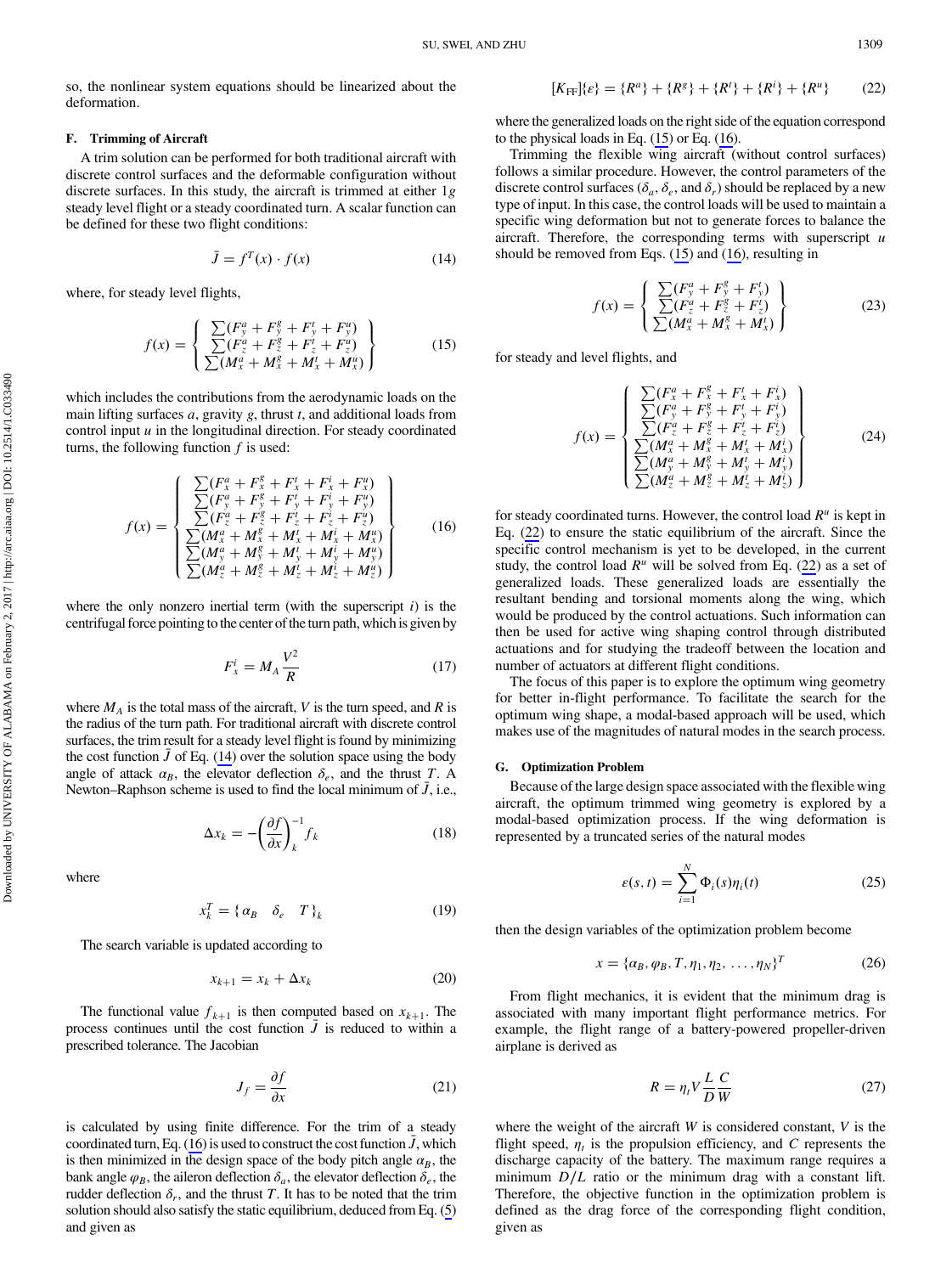$$
\min D = D(\alpha_B, \varphi_B, T, \eta_1, \eta_2, \dots, \eta_N)
$$
 (28)

Note that only the induced drag is included in the current study.

Several constraints have to be satisfied by the optimum solution. The first is the trim of the aircraft:

$$
C_{1}: \begin{cases} \sum (F_{x}^{a} + F_{x}^{g} + F_{x}^{t} + F_{x}^{t}) = 0\\ \sum (F_{y}^{a} + F_{y}^{g} + F_{y}^{t} + F_{y}^{t}) = 0\\ \sum (F_{z}^{a} + F_{z}^{g} + F_{z}^{t} + F_{z}^{t}) = 0\\ \sum (M_{x}^{a} + M_{x}^{g} + M_{x}^{t} + M_{y}^{t}) = 0\\ \sum (M_{y}^{a} + M_{y}^{g} + M_{y}^{t} + M_{y}^{t}) = 0\\ \sum (M_{z}^{a} + M_{z}^{g} + M_{z}^{t} + M_{z}^{t}) = 0 \end{cases}
$$
(29)

Note that this constraint is for the trim of general flights, and it can be simplified for longitudinal flights. Once the optimum wing deformation is identified, the generalized control load can be solved from the static equilibrium of Eq. [\(22](#page-4-0)). Obviously, the required control power cannot be too large to outperform the benefit gained from the optimum wing configuration with reduced drag. Therefore, the problem now is how much of the control power is required to maintain the optimum shape. To place a limit on the required control power, the constraint of the strain energy associated with the wing deformation is considered:

$$
C_2: \left| \frac{U(x) - U_0}{U_0} \right| \le U_{\lim} \tag{30}
$$

where  $U(x)$  is the strain energy of the optimum wing shape, and  $U_0$  is the strain energy of a shape that is known to be exact or close to at a trimmed condition, which can be set as a trimmed configuration with discrete control surfaces. Note that satisfying  $C_2$  may help to avoid some unrealistic solutions that demand extremely large control power. More details about the use of  $C_2$  will be provided in the numerical study. Furthermore, some variables should also be constrained within their search limits, such as

$$
C_3: \begin{cases} \max |\kappa_x| \le \kappa_{x \text{ lim}} \\ \max |\kappa_y| \le \kappa_{y \text{ lim}} \\ \max |\kappa_z| \le \kappa_{z \text{ lim}} \end{cases}
$$
(31)

$$
C_4: 0 \le \varphi_B \le \varphi_{\text{lim}} \tag{32}
$$

and

$$
C_5: \begin{cases} |\alpha_B| \le \alpha_{\text{lim}}\\ 0 \le T \le T_{\text{lim}} \end{cases}
$$
 (33)

The optimum solutions can be obtained by using MATLAB's "fmincon" command [[31\]](#page-11-0), which is a gradient-based optimizer for solving constrained nonlinear multivariable functions. To avoid numerical instability, the optimization variable  $x$  must be properly scaled. For instance, the magnitude of higher-order modes may be orders of magnitude smaller than that of lower-order modes, and such a difference in magnitude can cause numerical instability when formulating the gradient-based optimization solutions. Therefore, to improve numerical accuracy, the optimization variables  $x_i$  are all scaled with the scalar quantities  $d_{xi}$  according to

$$
\hat{x}_i = x_i \cdot d_{xi} \qquad (i = 1, 2, 3, \dots)
$$
 (34)

where  $d_{xi}$  are determined based on the initial condition of the optimization, i.e.,

$$
d_{xi} = \frac{1}{x_{0i}}\tag{35}
$$

The objective function and constraints are also scaled accordingly by using the reference values from the initial shape, which also helps to improve the stability of the numerical solution.



Fig. 3 Geometrical data of the baseline highly flexible aircraft.

## III. Numerical Results

In this section, a highly flexible aircraft model is considered for the numerical study. The aircraft model is described first, followed by the introduction of linear modal analysis. The search for the optimum wing geometries under different flight conditions is based on the natural modes. Different optimum solutions are also compared in the study.

## A. Description of the Baseline Highly Flexible Aircraft

The physical and geometrical properties of the aircraft members are shown in Fig. 3 and Table 1. The distance between the main wings and the tails is 10 m. The boom is considered rigid and massless. To keep the static stability, a point mass of 30 kg is attached to the boom at 0.75 m ahead of the main wings. The thrust force is applied at 2.5 m behind the main wings, which always points along the boom. Three sets of control surfaces are defined for the baseline vehicle, as illustrated in Fig. 3. The elevators are defined on the horizontal tails,

| <b>Table 1</b> | Properties of the baseline highly flexible |
|----------------|--------------------------------------------|
|                | aircraft <sup>®</sup>                      |

| Parameter                      | Value                | Unit          |
|--------------------------------|----------------------|---------------|
| Wings                          |                      |               |
| Span                           | 16                   | m             |
| Chord                          | 1                    | m             |
| Incidence angle                | $\overline{2}$       | deg           |
| Sweep angle                    | $\theta$             | deg           |
| Dihedral angle                 | $\theta$             | deg           |
| Beam reference axis (from LE)  | 50                   | % chord       |
| Cross-sectional c.g. (from LE) | 50                   | % chord       |
| Mass per span                  | 0.75                 | $kg \cdot m$  |
| Rotational moment of inertia   | 0.1                  | $kg \cdot m$  |
| Torsional rigidity             | $1.00 \times 10^{4}$ | $N \cdot m^2$ |
| Flat bending rigidity          | $2.00 \times 10^{4}$ | $N \cdot m^2$ |
| Edge bending rigidity          | $4.00 \times 10^{6}$ | $N \cdot m^2$ |
| Tails                          |                      |               |
| Span of horizontal tail        | 2.5                  | m             |
| Span of vertical tail          | 1.6                  | m             |
| Chord of tails                 | 0.5                  | m             |
| Incidence of horizontal tail   | $-3$                 | deg           |
| Incidence of vertical tail     | $\theta$             | deg           |
| Sweep of horizontal tail       | $\theta$             | deg           |
| Sweep of vertical tail         | 10                   | deg           |
| Dihedral of horizontal tail    | $\theta$             | deg           |
| Beam reference axis (from LE)  | 50                   | % chord       |
| Cross-sectional c.g. (from LE) | 50                   | $%$ chord     |
| Mass per span                  | 0.08                 | $kg \cdot m$  |
| Rotational moment of inertia   | 0.01                 | $kg \cdot m$  |
| Torsional rigidity             | $1.00 \times 10^{4}$ | $N \cdot m^2$ |
| Flat bending rigidity          | $2.00 \times 10^{4}$ | $N \cdot m^2$ |
| Edge bending rigidity          | $4.00 \times 10^{6}$ | $N \cdot m^2$ |
| Complete aircraft              |                      |               |
| Mass                           | 54.5                 | kg            |

a LE denotes "leading edge."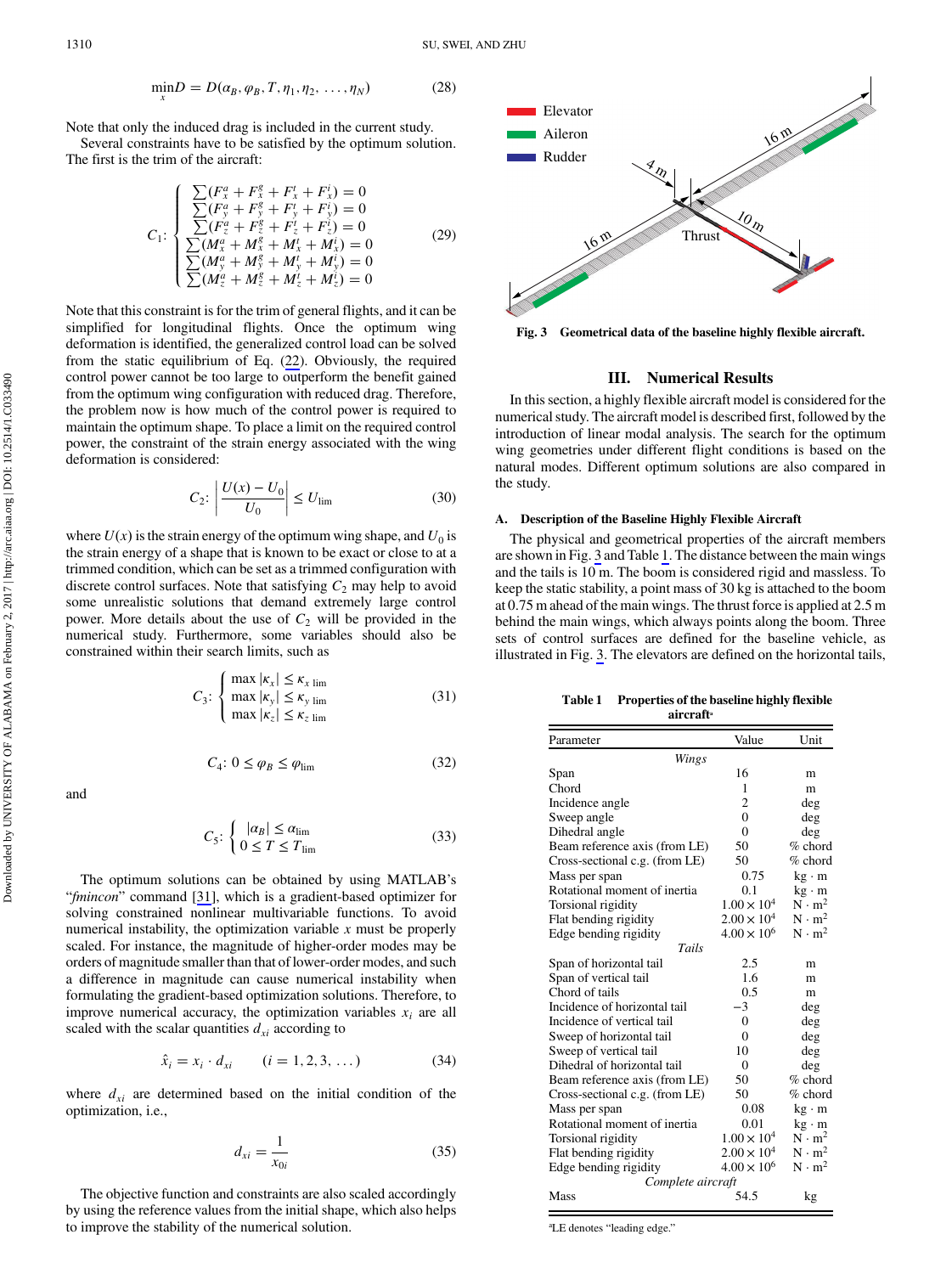<span id="page-6-0"></span>Table 2 Trim results of the baseline aircraft under different steady flight conditions

| Flight status          | Straight | Straight | Straight | Turn     |
|------------------------|----------|----------|----------|----------|
| Altitude, m            | 0        | 8000     | 20,000   | 20,000   |
| Speed, $m/s$           | 6.735    | 10.28    | 25.00    | 20.50    |
| Thrust, N              | 60.15    | 59.80    | 59.28    | 92.19    |
| Body pitch angle, deg  | 1.28     | 1.27     | 1.26     | 4.44     |
| Bank angle, deg        |          |          |          | 14.97    |
| Elevator angle, deg    | 6.76     | 6.76     | 6.75     | 0.572    |
| Aileron angle, deg     |          |          |          | 0.239    |
| Rudder angle, deg      |          |          |          | $-0.346$ |
| Wing tip deflection, % | 32.56    | 32.46    | 32.32    | 32.04    |

running from the 1∕3 span to the tip of the member. The rudder is defined on the vertical tail, also running from the 1∕3 span to the tip of the member. The ailerons are defined on the main wings, running from a 70 to 90% span of the member. All the control surfaces occupy 20% chord of the corresponding aircraft member.

The main wings are divided into 10 elements in the finite element model, whereas the tail members are all divided into three elements. Previous studies [[14,](#page-10-0)[15,27](#page-11-0)] have shown that such a mesh with relatively few elements is sufficient for the flight performance studies of slender vehicles. The baseline aircraft can be trimmed for different flight conditions, such as the straight and level flight and steady coordinated turn in a horizontal plane at different altitudes, as listed in Table 2. The level flight speeds at different altitudes are chosen by the same dynamic pressure of the flight, whereas the turn speed is chosen by reaching a similar wingtip deflection as the level flights, with a 150 m radius of the turn path. When the aircraft is trimmed for the straight and level flight, its body orientation and wing deformation are symmetric (Fig. 4) and elevators are the only control surfaces involved in the trim. However, this symmetry generally does not hold for the steady coordinated turn (Fig. 5), where all three types of control surfaces are engaged (Table 2). The wingtip deflection, normalized by the half-span of the aircraft, for the turn flight listed in the table is also the average of the left and right wings, as the wing geometry is asymmetric in the trimmed state.

## B. Natural Modes and Frequencies

Since the focus of current study is to use the flexibility of the highly flexible wings to search for the optimum wing shape with the best performance under different flight conditions, the control surfaces are "removed" from the models, whereas the wings are allowed with the full extension/bending/torsion deformations. It is expected that, with the optimum wing deformation, the vehicle's performance can be improved. In consideration of the large design space involved in searching for the optimum wing shapes, the modal-based approach is used in the study, since an arbitrary wing deformation can be represented by a linear combination of fundamental mode shapes. Therefore, the natural modes and frequencies are explored here. The mode description and the natural frequencies of the first 20 modes from the linear modal analysis are listed in Table [3.](#page-7-0) Because of the slenderness of the wings, the lower-order bending modes are coupled with the plunge and pitch modes of the rigid body. However, such coupling becomes weak and negligible for the higher-order modes.

## C. Steady and Level Flight

In this study, the altitude of steady and level flight is kept at 20,000 m. The flight speed is fixed as 25 m∕s. The trim results of the baseline aircraft are listed in Table 2. The elevators are removed from the aircraft model, whereas the body pitch angle and the thrust force are kept the same. Obviously, the aircraft will be unbalanced. This state is used as the initial condition of the optimization procedure, targeting to find out the new wing deformation that can minimize the drag while regaining the balance (trim). In doing so, one may carry out a series of optimizations where the possible wing deformations are represented by different numbers of modes. As the wing deformation is always symmetric for the steady and level flight, only the symmetric modes are included in the optimization. Table [4](#page-8-0) summarizes part of the optimization results using different numbers of the symmetric modes, whereas the modal magnitude data of the optimum shapes using 3 to 10 symmetric modes are plotted in Fig. [6](#page-8-0). From the results, it is evident that the modal-based optimization solution is converging, where the optimum (minimum) drag is about 51.3 N, whereas the drag at the initial condition is about 59.8 N. When comparing the magnitude of each mode, it can be seen that modes 1, 3, 5, and 12 contribute more than the rest of the modes. It is also of interest to note that there is a jump in the solution if a torsional mode is included, which can be observed from the results with six and seven symmetric modes. So, one may truncate the modes by selecting the first 12 modes (first seven symmetric modes) for future studies while keeping the convergence of the solution. In fact, consistent results can be obtained if one uses only modes 1, 3, 5, and 12 for the solution (see Table [4](#page-8-0)). The optimization study herein has demonstrated that the modal-based optimization solution is promising in finding the trim condition of the aircraft while



Fig. 4 Trimmed baseline aircraft for straight and level flight at 20,000 altitude.



Fig. 5 Trimmed baseline aircraft for steady coordinated turn at 20,000 altitude.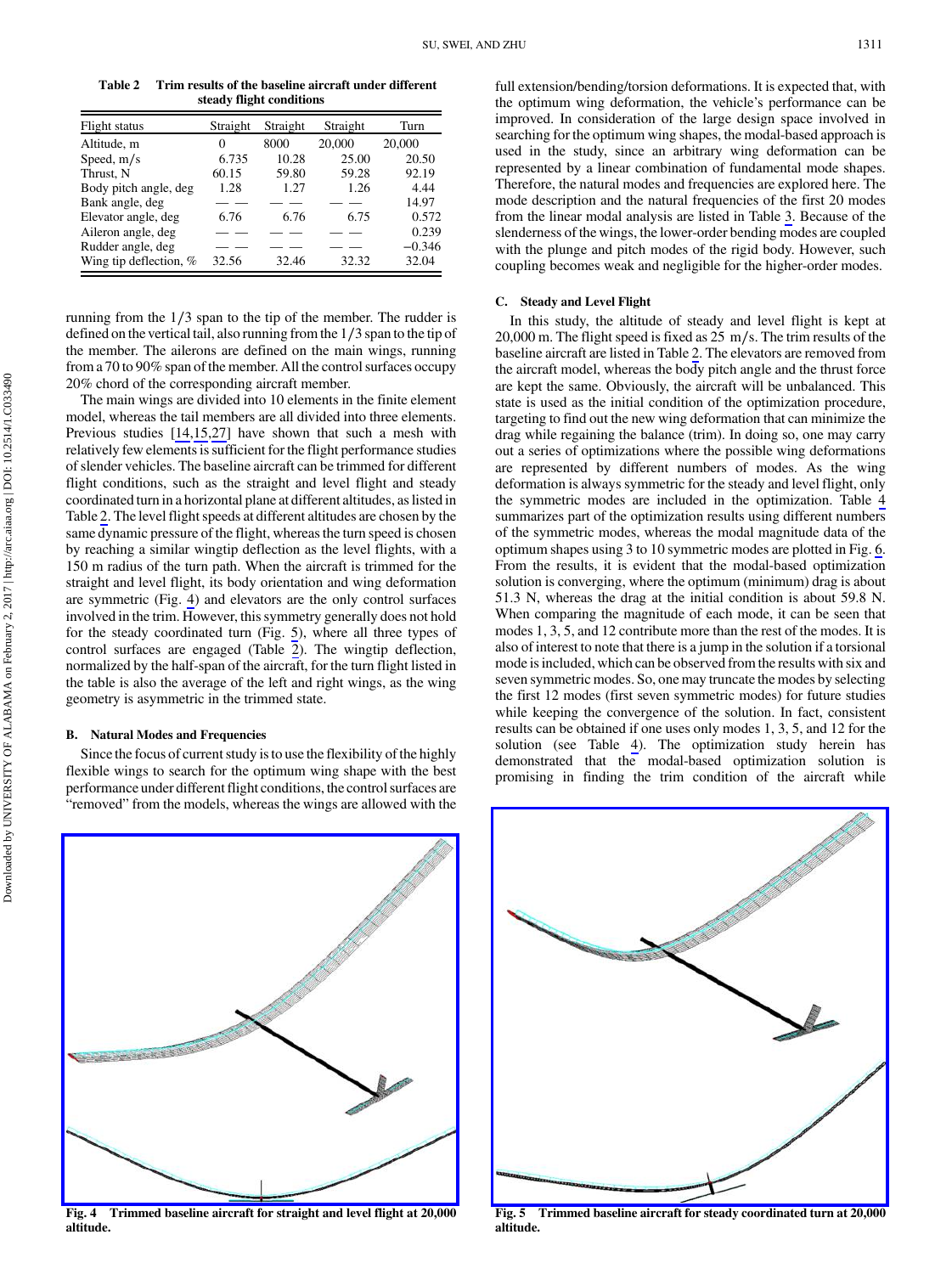|             |                                     |                                                                                     |                                     |                                       |                    |                                   |                                  |                                  |                                   |                                     | Number              |                     |                                   |                                                                                     |                          |                    |                 |                                  |                                  |                     |
|-------------|-------------------------------------|-------------------------------------------------------------------------------------|-------------------------------------|---------------------------------------|--------------------|-----------------------------------|----------------------------------|----------------------------------|-----------------------------------|-------------------------------------|---------------------|---------------------|-----------------------------------|-------------------------------------------------------------------------------------|--------------------------|--------------------|-----------------|----------------------------------|----------------------------------|---------------------|
|             |                                     |                                                                                     |                                     |                                       |                    |                                   |                                  |                                  |                                   |                                     |                     |                     |                                   |                                                                                     | $14$ 15 16               |                    |                 | $\frac{18}{18}$                  | $\frac{1}{2}$                    | $\overline{c}$      |
| igid body P | pitch<br>$P$ lunge $+$              |                                                                                     | Roll Plunge+<br>pitch               | $\begin{array}{c}   \\   \end{array}$ | Plunge+<br>pitch   | Roll                              | Lead                             | Plunge+<br>pitch                 |                                   | Roll Plunge                         |                     |                     | $Roll + yaw +$ side               |                                                                                     |                          |                    |                 | Roll                             | Lead                             |                     |
| Ving        | First<br>S flat<br>S flat<br>O.4244 | $\begin{array}{l} \rm{First} \\ \rm{A~flat} \\ \rm{bend} \\ \rm{1.572} \end{array}$ | Second<br>S flat<br>bend<br>$2.431$ | First A torsion                       | First S<br>torsion | Second<br>A flat<br>bend<br>5.156 | First S<br>edge<br>bend<br>5.915 | Third<br>S flat<br>bend<br>6.698 | Third<br>A flat<br>LO.92<br>10.92 | Fourth<br>S flat<br>bend<br>$13.47$ | Second A<br>torsion | Second S<br>torsion | FourthAflatbend+<br>firsttailbend | $R$ oll $+$<br>yaw +<br>side<br>Fourth<br>A flat<br>A flat<br>bend<br>bend<br>19.53 | Fifth<br>S flat<br>23.33 | Third S<br>torsion | Third A torsion | Fifth<br>A flat<br>bend<br>26.87 | Second<br>Sedge<br>bend<br>34.14 | Fourth S<br>torsion |
| requency    |                                     |                                                                                     |                                     | 4.946                                 | 5.039              |                                   |                                  |                                  |                                   |                                     | 14.96               | 14.97               | 18.06                             |                                                                                     |                          | 25.32              | 25.34           |                                  |                                  | 36.27               |

Table 3 Natural modes and frequencies (in hertz) of the highly flexible aircraft about its undeformed shapea

Table 3 Natural modes and frequencies (in hertz) of the highly flexible aircraft about its undeformed shape

Downloaded by UNIVERSITY OF ALABAMA on February 2, 2017 | http://arc.aiaa.org | DOI: 10.2514/1.C033490

Downloaded by UNIVERSITY OF ALABAMA on February 2, 2017 | http://arc.aiaa.org | DOI: 10.2514/1.C033490

aS denotes symmetric, and A denotes antisymmetric. S denotes symmetric, and A denotes antisymmetric searching for the optimum flight performance, which is minimum drag in this case. In addition, the modal contribution analysis presented in this paper, which identifies the modes with the most significant contributions, is intended to be used for developing the control-oriented reduced-order aircraft models.

If one converts the wing deformation from the modal magnitudes given in Table [4](#page-8-0) to physical quantities, the resulting wing deformation is actually very small (Fig. [7\)](#page-8-0). It is important to note that, to attain the solutions shown in Table [4,](#page-8-0) no constraints, other than the force and moment balance of the aircraft under the straight and level flight  $C_1$ , are applied. In other words, the optimizer has a large freedom to explore the design space defined by the natural modes to find the wing shape, as long as the external forces are balanced. Therefore, the optimum solution tends to be aggressive and difficult to achieve in reality. Actually, the uncontrolled wing geometry with the balance between the internal wing rigidity and the external gravity and aerodynamic loads will be a deep U shape, shown in Fig. [4](#page-6-0). Hence, one will need less control authority to maintain the optimum wing shape if the shape is similar to the deep  $U$  shape. On the contrary, if the optimum wing geometry is far from the  $U$  shape, one needs a significant amount of the control authority to fight against either the aerodynamic loads or the wing stiffness in order to keep the optimum wing shape in the flight. Therefore, additional design constraints should be considered in the optimization procedure to attain a more feasible/realistic optimum wing geometry. This is achieved by introducing constraints  $C_2$  and  $C_3$ , with the limits defined as

$$
U_{\rm lim} = 10\% \tag{36}
$$

and

$$
\kappa_{x \lim} = 3 \times 10^{-2} \quad \kappa_{y \lim} = 8 \times 10^{-2} \quad \kappa_{z \lim} = 1 \times 10^{-3} \quad (37)
$$

where the strain energy of the optimum wing shape is compared to the strain energy of the shape shown in Fig. [4,](#page-6-0) which also ensures the structural integrity of the aircraft under the combined loads. Note that the numbers in Eqs. (36) and (37) are selected to prove the optimization process is tractable, in an actual design process; however, they should be chosen according to specific aircraft models.

Table [5](#page-8-0) summarizes the modal magnitudes and the corresponding trim parameters of the optimum wing shapes when the two constraints  $C_2$  and  $C_3$  are applied in addition to  $C_1$ . The results are also compared to the optimum solution with  $C_1$  only. Note that all the solutions compared in Table [5](#page-8-0) involve seven symmetric modes. Figures [8](#page-9-0) and [9](#page-9-0) illustrate the resulting optimum shapes. From Fig. [9](#page-9-0), one can see the dominance of the first, flat bending mode (model 1), which results in the optimum wing shapes looking more like the initial wing shape but with significantly less drag. One may further compare the wing flat bending curvatures of the optimum solutions with  $C_1 + C_2$  and  $C_1 + C_2 + C_3$ , respectively (see Fig. [10](#page-9-0)). The active constraint of  $C_3$  in the latter case has pushed the design variable onto the boundary. The solution from  $C_1 + C_2$  features bending curvatures in opposite directions along the wing, resulting in a smaller wingtip displacement, as seen in Fig. [8.](#page-9-0) It should be noted that the optimum solutions are all under a trimmed condition, whereas the initial condition is untrimmed with the removal of the elevators. In particular, as shown in Table [5](#page-8-0), with the inclusion of constraints  $C_1$ ,  $C_2$ , and  $C_3$ , the drag is reduced to 54.92 N, which is still a significant improvement from the initial drag. Figure [11](#page-9-0) compares the generalized out-of-plane bending control loads that are required to achieve the optimum shapes from the aforementioned solutions. The generalized control loads in the other directions are significantly smaller than the out-of-plane bending loads, which are not compared herein. It can be seen that the current optimization approach, even though not finding the specific control load, is able to solve the resultant control load for the static equilibrium. The applied constraints  $(C_2 + C_3)$  are effectively reducing the required control power. Furthermore, the generalized control loads presented in Fig. [11](#page-9-0) will be the guideline for future development of the distributed actuation for the wing shaping control.

<span id="page-7-0"></span> $\mathbf{H}$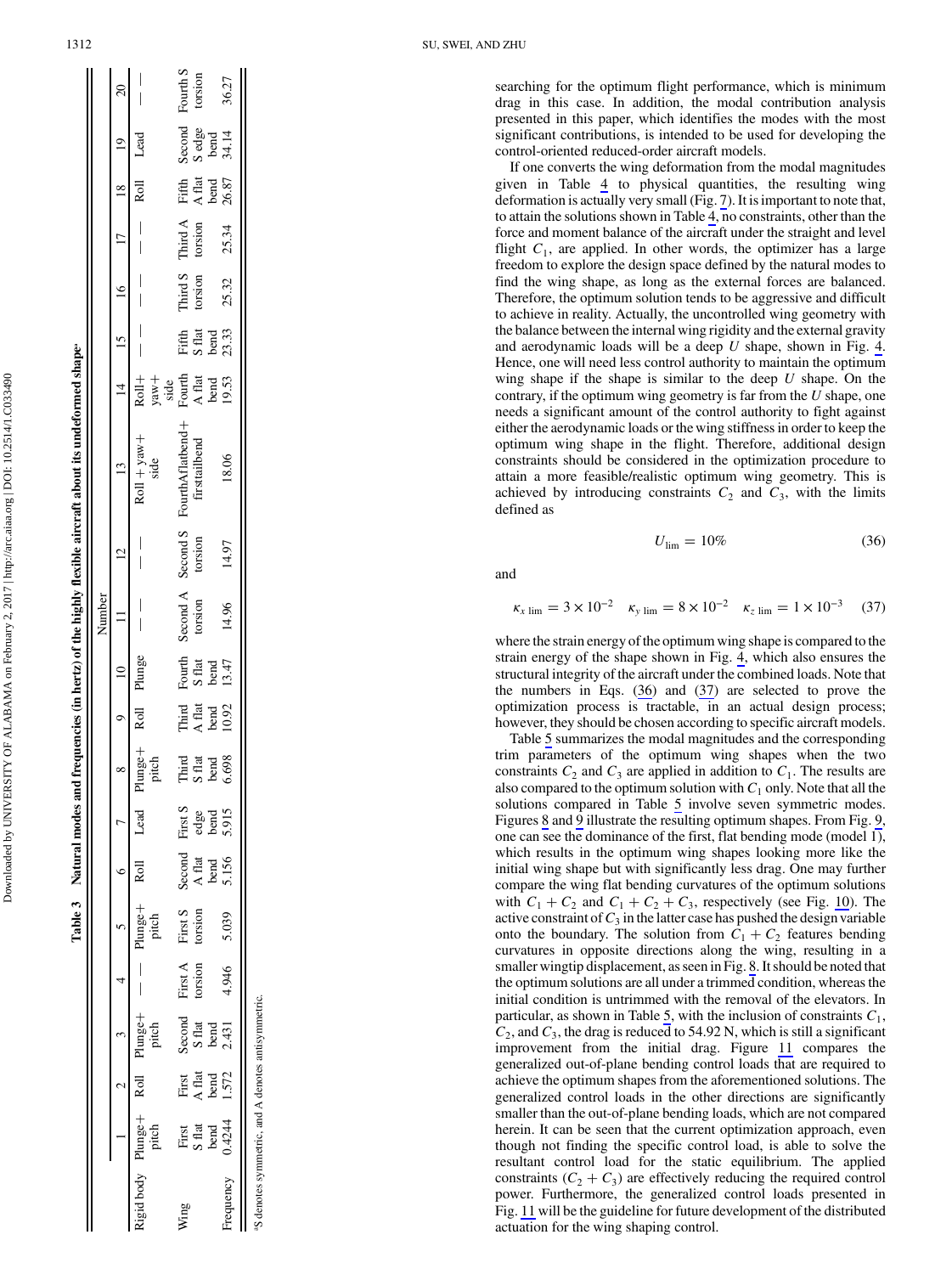Table 4 Initial and optimum (Opt.) wing shapes and trim results for steady and level flight

<span id="page-8-0"></span>

|                       |           | Three modes |           | Six modes |           | Seven modes |           | Eight modes |           | Nine modes |           | Four modes <sup>a</sup> |
|-----------------------|-----------|-------------|-----------|-----------|-----------|-------------|-----------|-------------|-----------|------------|-----------|-------------------------|
|                       | Initial   | Opt.        | Initial   | Opt.      | Initial   | Opt.        | Initial   | Opt.        | Initial   | Opt.       | Initial   | Opt.                    |
| Body pitch angle, deg | 1.2596    | 2.6619      | 1.2596    | 2.6580    | 1.2596    | 2.6380      | 1.2596    | 2.6379      | 1.2596    | 2.6357     | 1.2596    | 2.6421                  |
| Thrust, N             | 59.2823   | 51.5123     | 59.2823   | 51.5205   | 59.2823   | 51.3974     | 59.2823   | 51.3976     | 59.2823   | 51.3715    | 59.2823   | 51.3895                 |
| Mode 1                | 1.5654    | 0.2212      | 1.5654    | 0.2212    | 1.5654    | 0.1904      | 1.5654    | 0.1905      | 1.5654    | 0.1862     | 1.5654    | 0.1903                  |
| Mode 3                | $-0.0164$ | $-0.0161$   | $-0.0164$ | $-0.0161$ | $-0.0164$ | $-0.0161$   | $-0.0164$ | $-0.0161$   | $-0.0164$ | $-0.0161$  | $-0.0164$ | $-0.0160$               |
| Mode 5                | 0.0071    | 0.0021      | 0.0071    | 0.0021    | 0.0071    | 0.0020      | 0.0071    | 0.0020      | 0.0071    | 0.0020     | 0.0071    | 0.0020                  |
| Mode 7                |           |             | 0.0003    | 0.0003    | 0.0004    | 0.0004      | 0.0004    | 0.0004      | 0.0004    | 0.0004     |           |                         |
| Mode 8                |           |             | 0.0005    | 0.0005    | 0.0005    | 0.0005      | 0.0005    | 0.0005      | 0.0005    | 0.0005     |           |                         |
| Mode 10               |           |             | $-0.0002$ | $-0.0002$ | $-0.0002$ | $-0.0002$   | $-0.0002$ | $-0.0002$   | $-0.0002$ | $-0.0002$  |           |                         |
| Mode 12               |           |             |           |           | $-0.0014$ | $-0.0014$   | $-0.0014$ | $-0.0014$   | $-0.0014$ | $-0.0015$  | $-0.0014$ | $-0.0015$               |
| Mode 15               |           |             |           |           |           |             | 0.0001    | 0.0001      | 0.0001    | 0.0001     |           |                         |
| Mode 16               |           |             |           |           |           |             |           |             | 0.0006    | 0.0006     |           |                         |
| Drag, N               | 59.84     | 51.46       | 59.84     | 51.47     | 59.84     | 51.34       | 59.84     | 51.34       | 59.84     | 51.32      | 59.84     | 51.33                   |
| Wingtip deflection, % | 32.32     | 4.39        | 32.32     | 4.41      | 32.32     | 3.75        | 32.32     | 3.75        | 32.32     | 3.66       | 32.32     | 3.73                    |
| Wingtip twist, deg    | 4.1626    | 1.3165      | 4.1626    | 1.3239    | 4.1626    | 0.9712      | 4.1626    | 0.9715      | 4.1626    | 1.0400     | 4.1626    | 0.9626                  |

a Including modes 1, 3, 5, and 12 only.

Table [6](#page-9-0) lists the components of the gradient vector of the objective function D with respect to each design variable obtained at the optimum solutions. This would indicate the sensitivity of optimum drag when subject to a small perturbation in the design variables. Note that the derivative components are calculated based on the



Fig. 6 Magnitudes of symmetric (sym.) modes in the optimum shape for steady and level flight.



Fig. 7 Optimum wing shape for steady and level flight with constraint  $C_1$ .

scaled design variables  $\hat{x}$  so that they can be directly comparable. From Table [6,](#page-9-0) one can see that the sensitivity of the torsional modes (modes 5 and 12) and the body pitch angle are dominant at a steady level flight condition.

#### D. Steady Coordinated Turn

The optimum wing geometry is also explored for the steady coordinated turn flight. The altitude is still 20,000 m, whereas the nominal turn speed is fixed at 20.50 m∕s. The solution is subjected to all the aforementioned constraints during the optimization process. The antisymmetric modes must be included to represent the possible asymmetric wing geometry in a steady coordinated turn of the aircraft. Therefore, the first 12 modes are all included in the optimization solution. For a coordinated turn, it is also necessary to set a constraint on allowable bank angle  $C_4$  to ensure the structural integrity; in this study, the limit is set as

$$
\varphi_{\rm lim} = 35 \deg \tag{38}
$$

Table [7](#page-9-0) and Fig. [12](#page-10-0) highlight the optimum solution for the case and the comparison with the initial condition (Table [7\)](#page-9-0). The wingtip deflection reported in the table is the larger value between the two wings with asymmetric deformations. It can be seen that the optimum wing geometry with the fixed turn speed is similar to the initial shape, hence similar drag. Similarly, a sensitivity analysis is performed for

Table 5 Initial and optimum wing shapes for steady and level flight with constraints

|                          |                      |                     | Optimum solutions              |                                          |
|--------------------------|----------------------|---------------------|--------------------------------|------------------------------------------|
|                          | Initial<br>condition | Constraint<br>$C_1$ | Constraints<br>$C_1$ and $C_2$ | Constraints<br>$C_1$ , $C_2$ , and $C_3$ |
| Body pitch<br>angle, deg | 1.26                 | 2.64                | 2.84                           | 3.21                                     |
| Thrust, N                | 59.28                | 51.40               | 51.67                          | 55.00                                    |
| Mode 1                   | 1.5654               | 0.1904              | 0.5046                         | 1.3798                                   |
| Mode 3                   | $-0.0164$            | $-0.0161$           | $-0.1714$                      | $-0.0708$                                |
| Mode 5                   | 0.0071               | 0.0020              | 0.0009                         | 0.0013                                   |
| Mode 7                   | 0.0004               | 0.0004              | 0.0003                         | 0.0004                                   |
| Mode 8                   | 0.0005               | 0.0005              | 0.0005                         | 0.0005                                   |
| Mode 10                  | $-0.0002$            | $-0.0002$           | $-0.0002$                      | $-0.0002$                                |
| Mode 12                  | $-0.0014$            | $-0.0002$           | $-0.0001$                      | $-0.0010$                                |
| Strain                   | 439.8                | 10.04               | 395.8                          | 395.8                                    |
| energy, J                |                      |                     |                                |                                          |
| Drag, N                  | 59.84                | 51.34               | 51.61                          | 54.92                                    |
| Wingtip                  | 32.32                | 3.75                | 7.08                           | 27.59                                    |
| deflection, %            |                      |                     |                                |                                          |
| Wingtip                  | 4.1626               | 0.9712              | 1.0975                         | 0.8722                                   |
| twist, deg               |                      |                     |                                |                                          |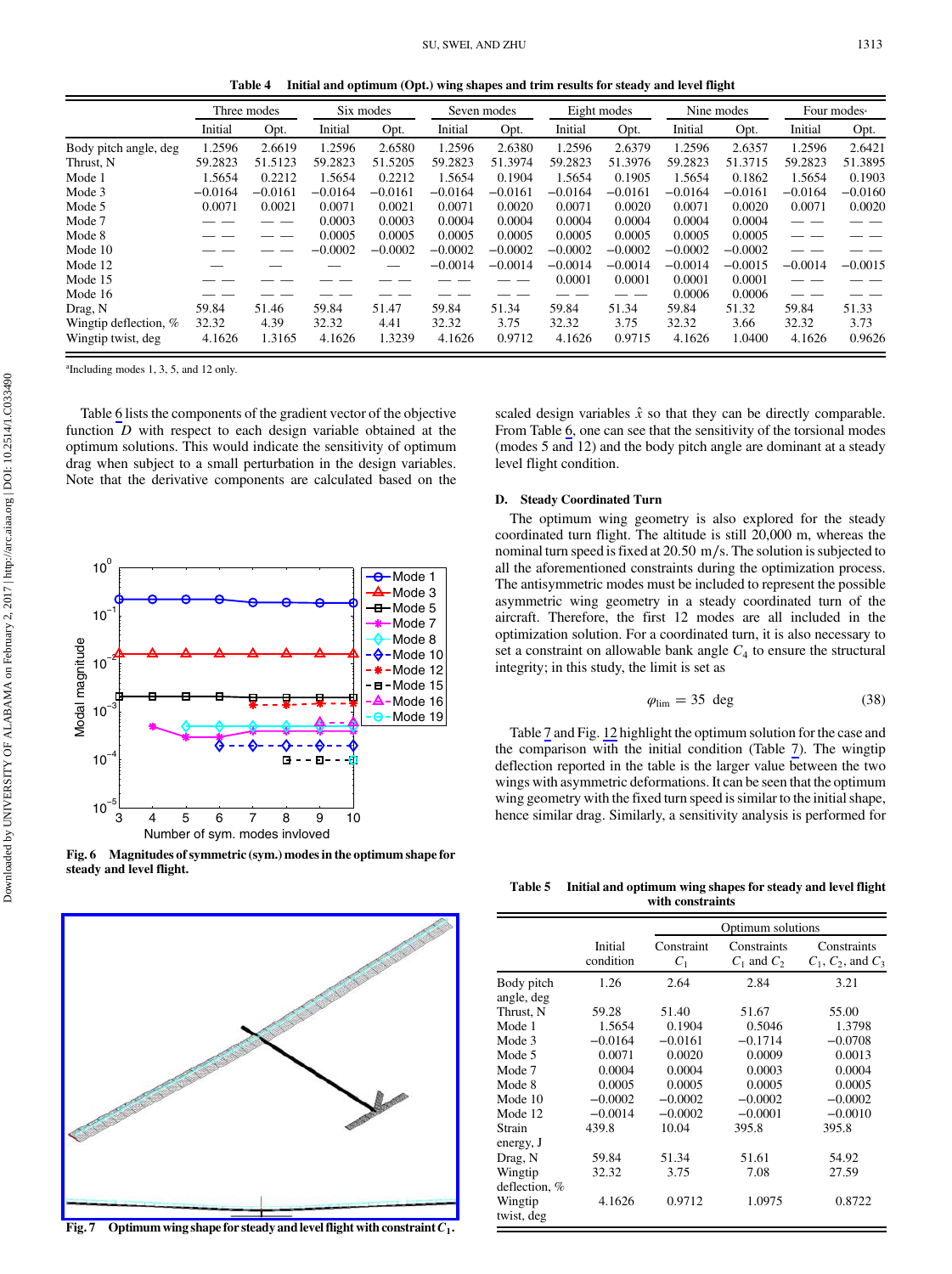<span id="page-9-0"></span>

Fig. 8 Optimum wing shape for steady and level flight with constraints  $\overline{C_1}$  and  $\overline{C_2}$ .



Fig. 9 Optimum wing shape for steady and level flight with constraints  $C_1$ ,  $C_2$ , and  $C_3$ .



Fig. 10 Wing, flat bending curvatures of the optimum (Opt.) solutions.



solutions.

the case. Table 7 also lists the sensitivity of the drag with respect to the design variables calculated at the optimum solution. It can be seen that the most sensitive design variables are still the body pitch angle and the torsional mode (mode 5).

| Table 6 | Components of the gradient vector at           |
|---------|------------------------------------------------|
|         | the optimum solutions for steady level flights |

| $dD/d\hat{x}_i$  | C1        | $C_1 + C_2$ | $C_1 + C_2 + C_3$ |
|------------------|-----------|-------------|-------------------|
| Body pitch angle | 0.3906    | 0.3905      | 0.3900            |
| <b>Thrust</b>    | 0         | 0           | 0                 |
| Mode 1           | 0.0010    | 0.0028      | $-0.1637$         |
| Mode 3           | 0.0106    | 0.0086      | 0.0135            |
| Mode 5           | 0.8487    | 0.8480      | 0.8605            |
| Mode 7           | 0.0001    | 0.0003      | $-0.0002$         |
| Mode 8           | $-0.0020$ | $-0.0020$   | $-0.0021$         |
| Mode 10          | $-0.0001$ | $-0.0001$   | $-0.0001$         |
| Mode 12          | 0.0174    | 0.0156      | 0.0166            |

Table 7 Optimum wing shape and sensitivities for steady coordinated turn

|                  | Initial<br>condition | Optimum<br>solution | Sensitivity<br>$dD/d\hat{x}_i$ |
|------------------|----------------------|---------------------|--------------------------------|
| Body pitch       | 4.44                 | 4.51                | 0.8999                         |
| angle, deg       |                      |                     |                                |
| Bank angle,      | 14.97                | 15.89               | $\theta$                       |
| deg              |                      |                     |                                |
| Thrust, N        | 92.19                | 91.21               | 0                              |
| Mode 1           | 1.5529               | 1.4813              | $-0.1972$                      |
| Mode 2           | $-0.0069$            | 0.0005              | $-0.0000$                      |
| Mode 3           | $-0.0182$            | $-0.0188$           | 0.0141                         |
| Mode 4           | 0.0000               | 0.0000              | $-0.0000$                      |
| Mode 5           | 0.0074               | 0.0070              | 0.6237                         |
| Mode 6           | 0.0022               | 0.0025              | $-0.0000$                      |
| Mode 7           | 0.0006               | 0.0006              | $-0.0003$                      |
| Mode 8           | 0.0007               | 0.0007              | $-0.0021$                      |
| Mode 9           | 0.0011               | 0.0011              | $-0.0000$                      |
| Mode 10          | $-0.0002$            | $-0.0002$           | $-0.0001$                      |
| Mode 11          | 0.0000               | 0.0000              | $-0.0000$                      |
| Mode 12          | $-0.0017$            | $-0.0016$           | 0.0112                         |
| Strain energy, J | 434.98               | 395.8               |                                |
| Drag, N          | 91.92                | 90.91               |                                |
| Maximum wingtip  | 33.72                | 30.86               |                                |
| deflection, %    |                      |                     |                                |
| Maximum wingtip  | 4.2516               | 4.0122              |                                |
| twist, deg       |                      |                     |                                |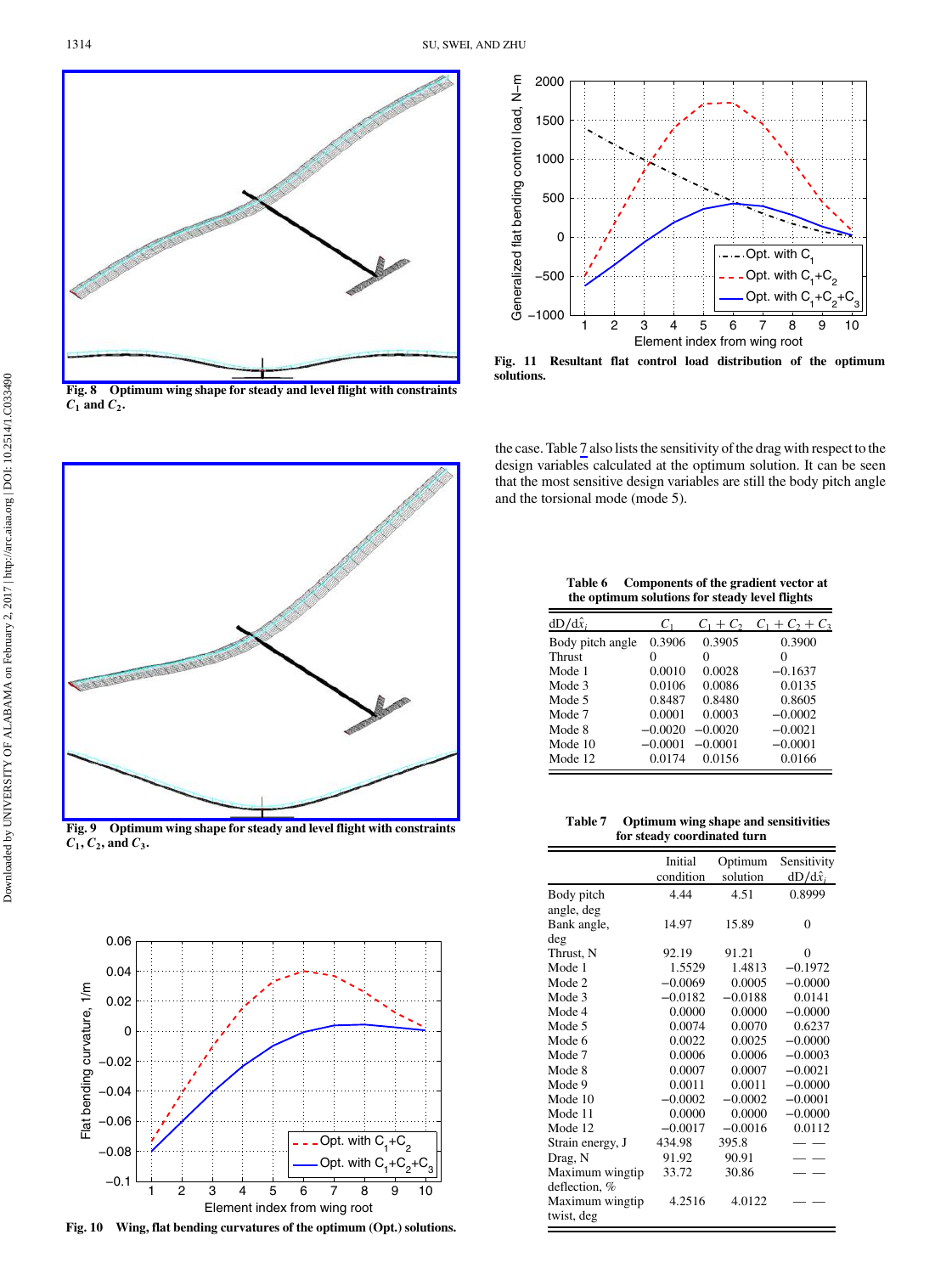<span id="page-10-0"></span>

Fig. 12 Optimum wing shape for steady and level flight with constraints  $C_2, C_3$ , and  $C_4$ .

## IV. Conclusions

To determine the optimum wing geometry for a mission adaptive, highly flexible morphing aircraft, the optimum wing bending and torsional deformations are explored in this paper. The goal is to search for the most efficient wing configuration that produces minimum drag at various flight profiles. The geometrically nonlinear effects of the highly flexible aircraft are modeled through a methodology that integrates a nonlinear strain-based beam model, unsteady aerodynamics, and six-degree-of-freedom rigid-body equations. With the strain-based finite element implementation of the formulation, the nonlinear wing deformations of the highly flexible aircraft are further represented by the linear normal modes. This allows for a quick and effective characterization of the contributing mode shapes to a specific wing deformation. Based on the modal representation, optimum wing geometries under different flight conditions are explored through an optimization procedure that considers the magnitude of each mode as a design variable. The objective is to minimize the drag at those flight conditions while satisfying the trimming of the aircraft and other constraints. Since the control mechanism and control loads are not available, the flapless aircraft platform and the strain energy from wing deformations are used to place a constraint on the required control authority.

Two flight conditions were considered in the current study. One was the steady level flight, and the other was the steady coordinated turn. To trim the highly flexible flapless morphing aircraft, the coupled wing bending and torsional deformations along the wingspan were used to tailor the wing load distribution. In particular, the optimum solutions showed that tailored wing twist/torsion resulted in a significant drag reduction and improved performance. Furthermore, the sensitivity analysis also indicated the importance of torsional modes.

The numerical study demonstrated the feasibility of the modalbased optimization scheme for finding the optimum wing geometry. The significance of each mode in contributing to the optimum wing geometry was also identified from the optimal solution. The sensitivity analysis indicated that further drag reduction could be effectively achieved by controlling the torsional deformation (modes). It is of importance to notice that the gradient-based optimizer fmincon from MATLAB was used in the study, which could only lead to a local minimum of the objective function. Even though the solution was not necessarily a global optimum, the optimization approach used in this paper rendered a rapid reducedorder model that could be used for future development of the reducedorder modal-based flight controllers. Further follow-up studies will include other flight performance metrics, such as flutter boundary, roll performance, weight penalties, etc.; and the optimum wing shapes at these flight scenarios will be determined.

#### Acknowledgments

The first author acknowledges sponsorship from the NASA Ames Research Center's Summer Faculty Fellowship. The work was partially supported by the NASA Aeronautics Research Mission Directorate's Team Seedling Fund and the Convergent Aeronautics Solutions project.

#### References

- [1] Cesnik, C. E. S., and Brown, E. L., "Modeling of High Aspect Ratio Active Flexible Wings for Roll Control," 43rd AIAA/ASME/ASCE/AHS/ ASC Structures, Structural Dynamics, and Materials Conference, AIAA Paper 2002-1719, April 2002.
- [2] Cesnik, C. E. S., and Brown, E. L., "Active Wing Warping Control of a Joined-Wing Airplane Configuration," 44th AIAA/ASME/ASCE/AHS/ ASC Structures, Structural Dynamics, and Materials Conference, AIAA Paper 2003-1715, April 2003.
- [3] Hetrick, J., Osborn, R., Kota, S., Flick, P., and Paul, D., "Flight Testing of Mission Adaptive Compliant Wing," 48th AIAA/ASME/ASCE/AHS/ ASC Structures, Structural Dynamics, and Materials Conference, AIAA Paper 2007-1709, April 2007.
- [4] Kota, S., Osborn, R., Ervin, G., Maric, D., Flick, P., and Paul, D., "Mission Adaptive Compliant Wing—Design, Fabrication and Flight Test," NATO/RTO AVT-168 Applied Vehicle Technology Panel (AVT) Symposium on Morphing Vehicles, Evora, Portugal, April 2009.
- [5] Bilgen, O., Kochersberger, K. B., Inman, D. J., and Ohanian, O. J., "Novel, Bidirectional, Variable-Camber Airfoil via Macro-Fiber Composite Actuators," Journal of Aircraft, Vol. 47, No. 1, 2010, pp. 303–314. doi:[10.2514/1.45452](http://dx.doi.org/10.2514/1.45452)
- [6] Gandhi, F., Frecker, M., and Nissly, A., "Design Optimization of a Controllable Camber Rotor Airfoil," AIAA Journal, Vol. 46, No. 1, 2008, pp. 142–153. doi:[10.2514/1.24476](http://dx.doi.org/10.2514/1.24476)
- [7] Kaul, U. K., and Nguyen, N. T., "Drag Optimization Study of Variable Camber Continuous Trailing Edge Flap (VCCTEF) Using OVER-FLOW," 32nd AIAA Applied Aerodynamics Conference, AIAA Paper 2014-2444, June 2014.
	- [8] Nguyen, N. T., and Ting, E., "Flutter Analysis of Mission-Adaptive Wing with Variable Camber Continuous Trailing Edge Flap," 55th AIAA/ASME/ASCE/AHS/ASC Structures, Structural Dynamics, and Materials Conference, AIAA Paper 2014-0839, Jan. 2014.
- [9] Tilmann, C. P., Flick, P. M., Martin, C. A., and Love, M. H., "High-Altitude Long Endurance Technologies for SensorCraft," NATO/RTO AVT-099 Applied Vehicle Technology Panel (AVT) Symposium on Novel and Emerging Vehicle and Vehicle Technology Concepts, NATO Research and Technology Organization, RTO Paper MP-104-P-26, Brussels, April 2003.
- [10] Noll, T. E., Ishmael, S. D., Henwood, B., Perez-Davis, M. E., Tiffany, G. C., Madura, J., Gaier, M., Brown, J. M., and Wierzbanowski, T., "Technical Findings, Lessons Learned, and Recommendations Resulting from the Helios Prototype Vehicle Mishap," NATO/RTO AVT-145 Applied Vehicle Technology Panel (AVT) Workshop on UAV Design Processes / Design Criteria for Structures, Florence, Italy, May 2007.
- [11] Patil, M. J., Hodges, D. H., and Cesnik, C. E. S., "Nonlinear Aeroelasticity and Flight Dynamics of High-Altitude Long-Endurance Aircraft," Journal of Aircraft, Vol. 38, No. 1, 2001, pp. 88–94. doi:[10.2514/2.2738](http://dx.doi.org/10.2514/2.2738)
- [12] Livne, E., and Weisshaar, T. A., "Aeroelasticity of Nonconventional Airplane Configurations—Past and Future," Journal of Aircraft, Vol. 40, No. 6, 2003, pp. 1047–1065. doi:[10.2514/2.7217](http://dx.doi.org/10.2514/2.7217)
- [13] Shearer, C. M., and Cesnik, C. E. S., "Nonlinear Flight Dynamics of Very Flexible Aircraft," Journal of Aircraft, Vol. 44, No. 5, 2007, pp. 1528–1545. doi:[10.2514/1.27606](http://dx.doi.org/10.2514/1.27606)
- [14] Su, W., and Cesnik, C. E. S., "Nonlinear Aeroelasticity of a Very Flexible Blended-Wing/Body Aircraft," Journal of Aircraft, Vol. 47, No. 5, 2010, pp. 1539–1553. doi:[10.2514/1.47317](http://dx.doi.org/10.2514/1.47317)